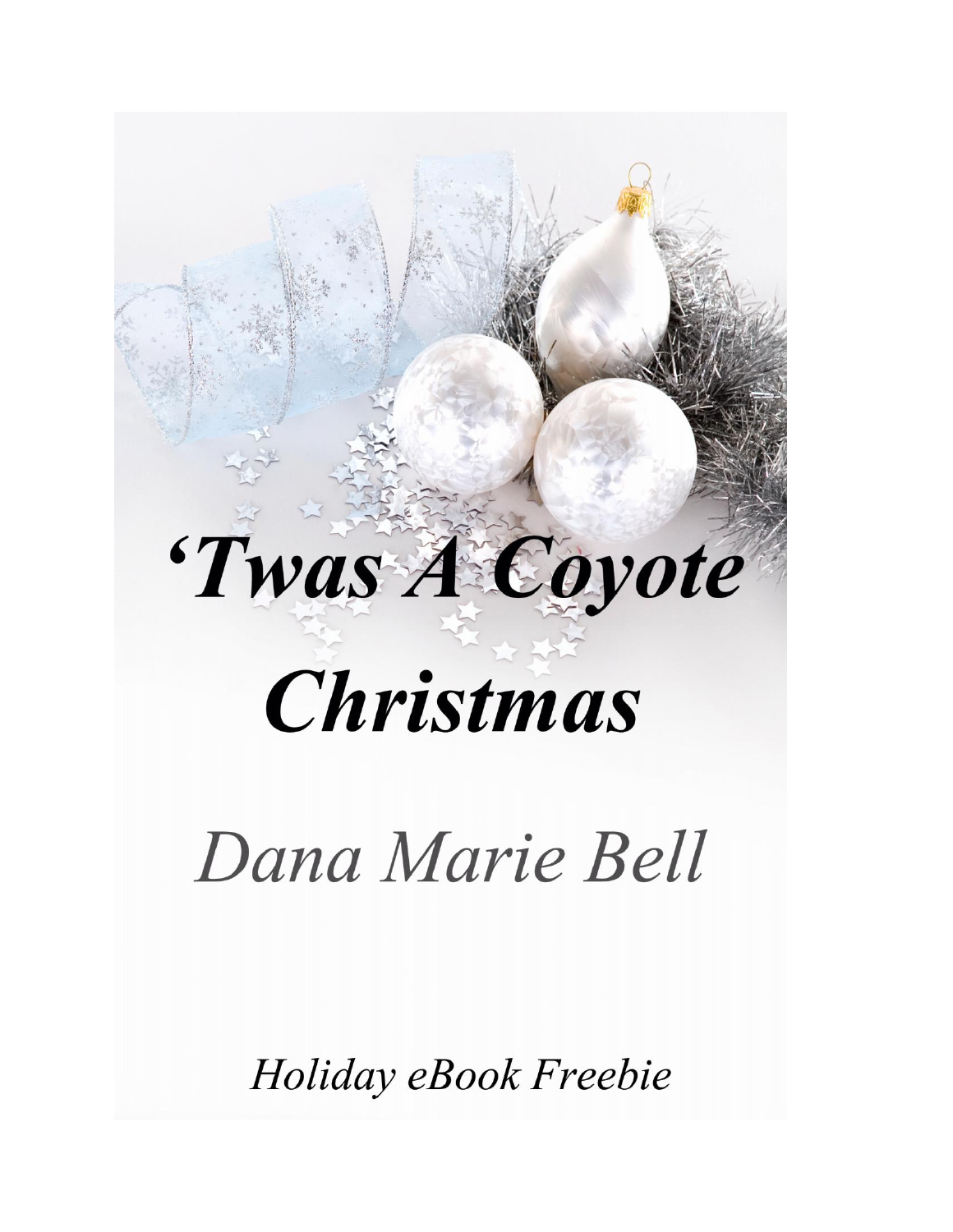'Twas A Coyote Christmas

Copyright 2010, Dana Marie Bell

Cover Art: Dana Marie Bell

This is a work of fiction. The names, characters, places and incidents are products of the writer's imagination or have been used fictitiously and are no construed to be real. Any resemblance to persons, living or dead, actual events, locale or organizations is entirely incidental.

All rights are reserved. No part of this book may be used or reproduced in any manner whatsoever without written permission except in the case of brief excerpts or quotations embodied in critical articles and reviews.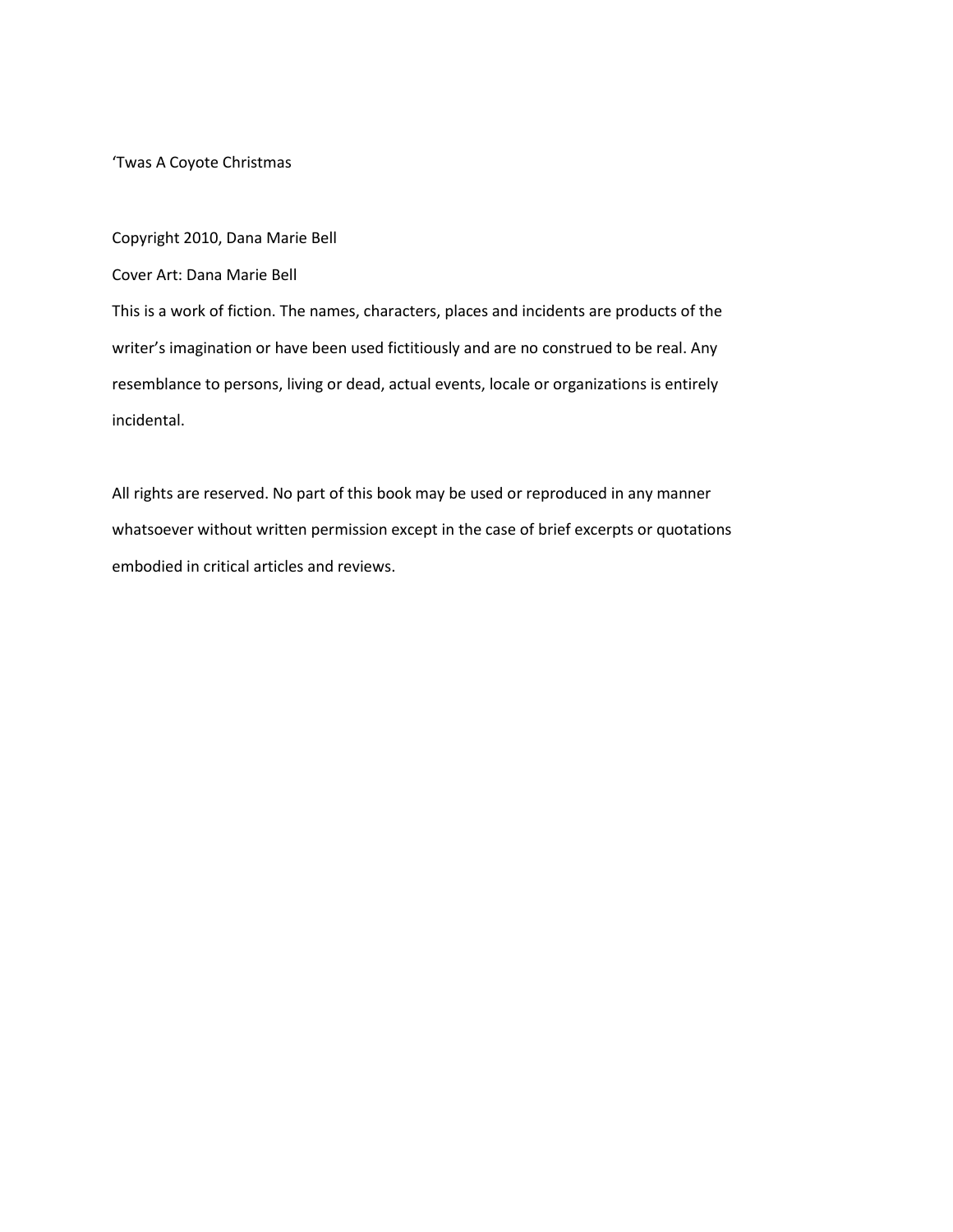To everyone who's asked me about the Poconos Pack. This one's for you.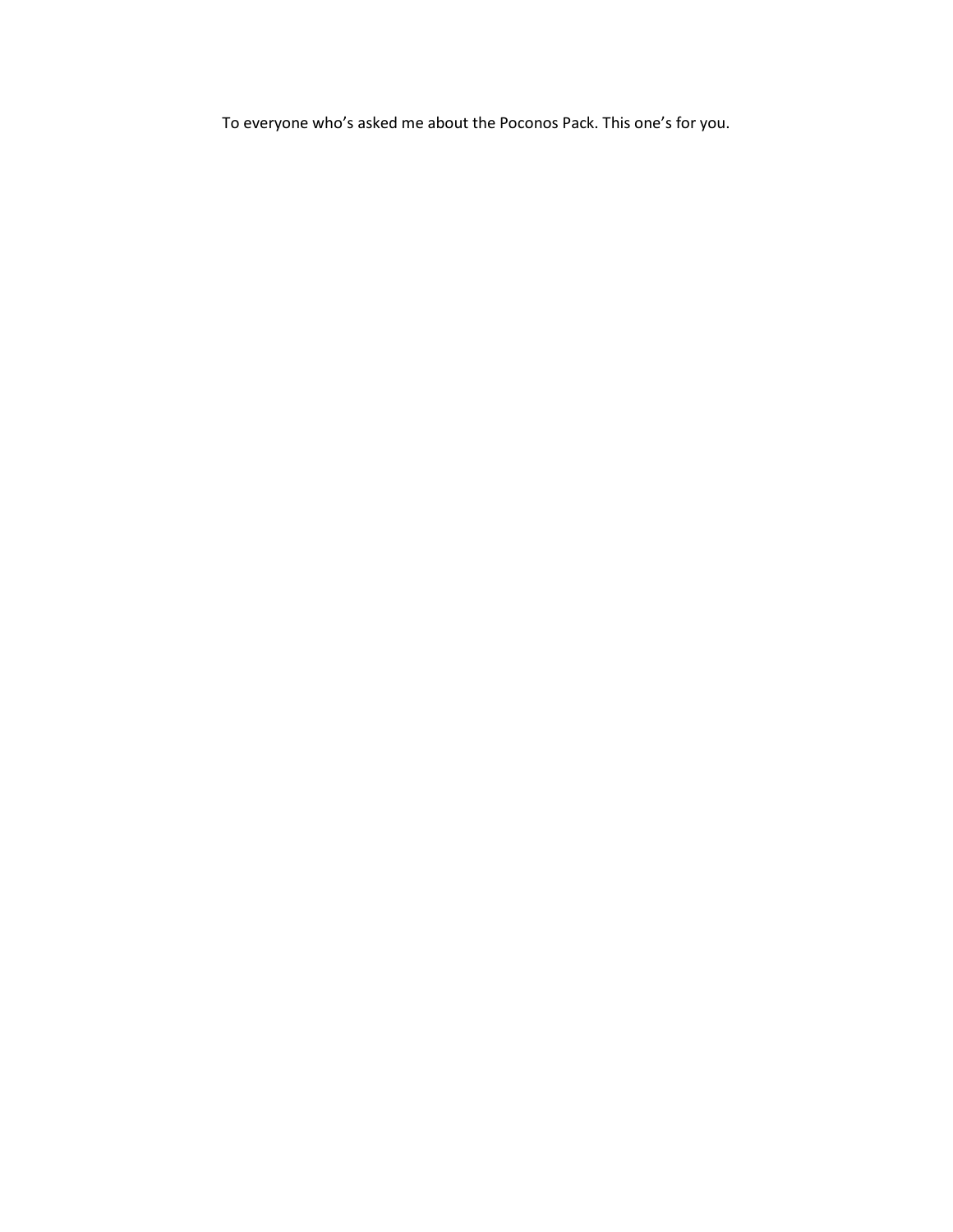"Tell me a story."

Rick kicked off his underwear and, gloriously naked, crawled into bed beside her. It had been a long day for both of them. The snowstorm that swept through the Poconos was one of the worst on record, and Belle's hip was an aching mass of pure agony. She'd barely made it to the bedroom before collapsing on the massive bed. Rick had arrived shortly afterwards and tenderly removed her clothing before bringing her pain medicine. Now she was under the covers, naked and throbbing in all the wrong ways while her mate tried not to jar the mattress and make everything hurt worse.

"A story?"

She gave him her most pleading look. She wanted something to take her mind off the pain, and her mate was the best person she knew to do that. Rick constantly surprised her.

"Well, it's almost Christmas. How about a holiday story?"

Belle nodded eagerly. She couldn't wait. Was he going to tell her the Grinch? Or A Christmas Carol?

But Rick surprised her again.

"Twas the night before Christmas, when all through the Lodge Not a creature was stirring, especially not Rog."

Belle giggled. Roger was a waiter in her restaurant, Lowell's. The pup was barely eighteen and had no clue what he was doing. She knew, with time, he'd get better. He'd better get better, or she was going to make him a Coyote chew toy. "Oh God. When did you make this up?"

"Shh. Let me tell the story, okay?" Belle nodded and tried to settle in, but the pain shot through her hip and made her hiss. She couldn't wait until the pain meds finally kicked in.

Rick waited until she'd stopped squirming and picked up his rhyme.

"The stockings were hung by the chimney by Clare, In hopes that her Luna soon would be there."

Belle rolled her eyes. Clare, the Wolf who ran the front desk, was overly affectionate with Belle. So affectionate, in fact, that Belle had been forced to use the airhorn on one wintry night to get the woman off her butt. Literally. Damn dogs and their wet noses.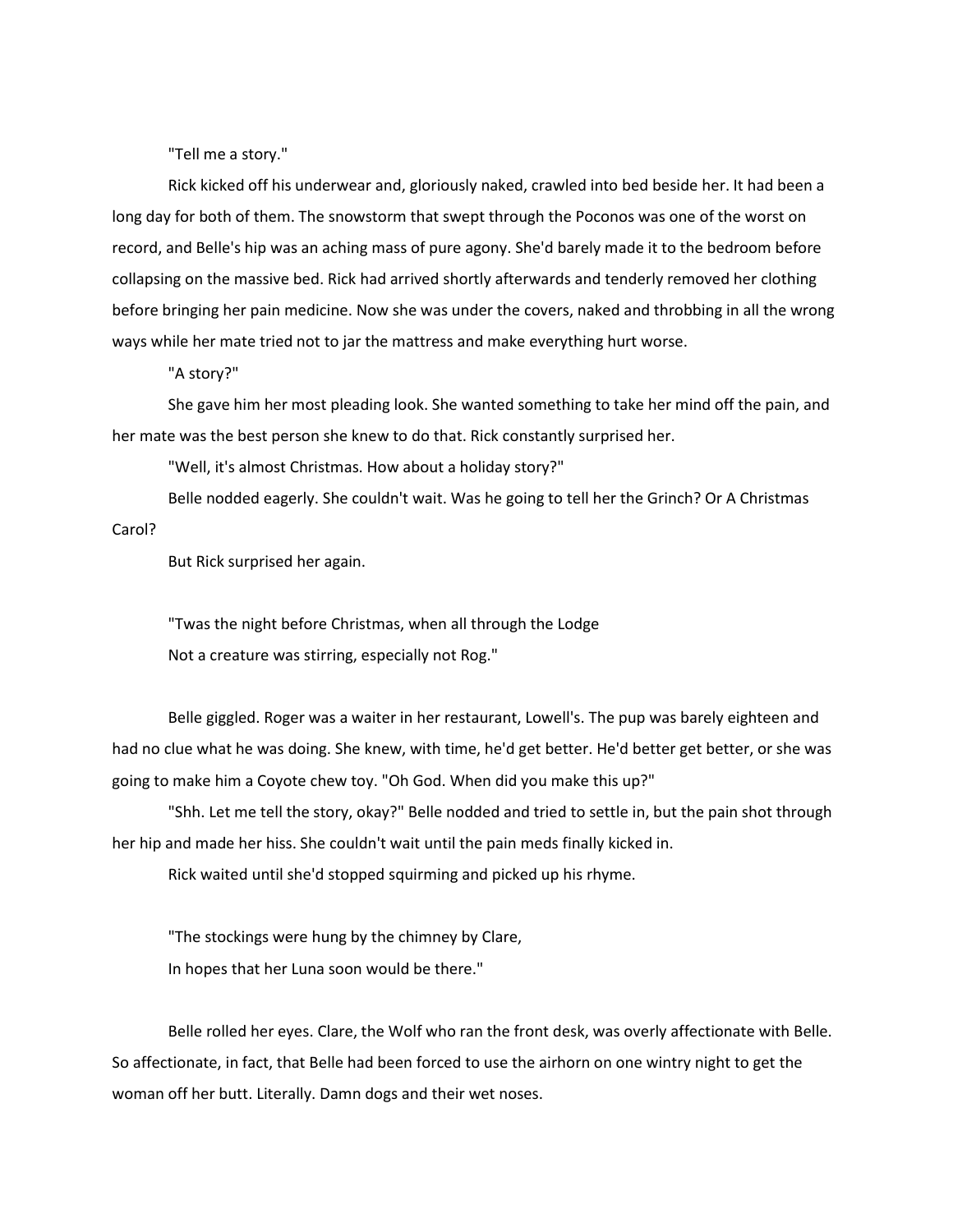*Just a greeting, my ass.*

"Ben and Dave were nestled all snug in their bed, While visions of Gerard Butler danced in their heads."

She really needed to stop giggling. It only encouraged him.

"The Luna and Alpha, tired of dealing with crap, Had just settled down for a long winter's nap."

The wink he gave her let her know how much "napping" was occuring, at least in his head. "Like bears? We're hibernating?" Belle teased her big bad Wolf by running her fingers down his chest. It was the most movement she was capable of, and he knew it.

He took her fingers and kissed the tips. "Shush. Who's telling this, you or me?"

She waved her free hand at him regally, ignoring the stabbing pain in her hip as best she could. The pain meds would kick in soon, please God, and she'd sleep through the rest of the storm. "Continue, please."

She knew she hadn't fooled him; the concern on his face wasn't hidden quickly enough. But he continued, curling himself carefully around her, keeping her warm.

"When out on the lawn there arose such a chatter, I stumbled from bed to see what the fuck was the matter. Away to the window I streaked in a flash, Tripped over the ottoman and landed on my-"he grinned at her"-ash".

Hell. She was giggling like an idiot again. Maybe the meds were starting to kick in. They could make her really loopy sometimes.

"The butt of the Alpha, white as new-fallen snow Gave quite a show to the wolves down below. When, what to his wondering eyes should appear, But a minivan full of Coyotes and holiday cheer."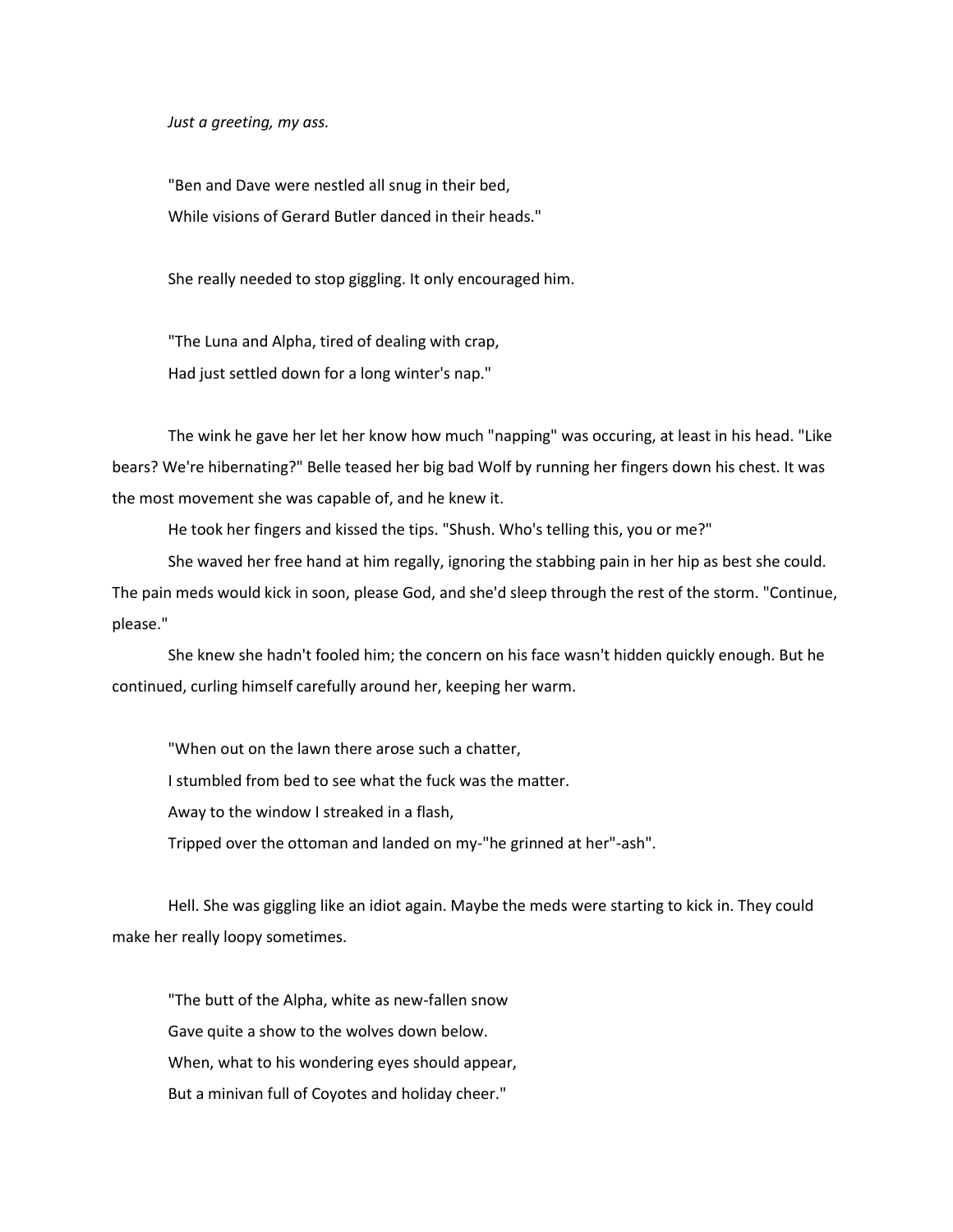Belle crossed her arms over her chest. The cheerful disgust in his voice matched the pained smirk on his face. "What is with you and Coyotes?"

Rick gave her a blank look. "They're *Coyotes*." "Well, you just made them the heroes." Rick grinned. "Wait for it."

"The driver, their Alpha, the annoying prick, waved up to the window. 'How ya doin', Dick!'"

Rick glared down at her and she lost it. Aw hell. She had to stop the damn giggling. Last time Nathan Consiglione, the Coyote Alpha, had been here he'd overheard her call Rick Dick. He still addressed emails to Dick Lowell, and it drove Rick nuts.

"More rapid than gunshots his curses they came, And he whistled, and shouted, and called them dumb names. Now Dumbass! now, Dipshit! now, Prancer, you vixen! Stop fighting, you morons! It's Christmas, so listen! Get up on the porch! Be careful, don't fall! Now dash away! Dash away! Dash away all!

As dry leaves that before the wild hurricane fly, When they meet with an obstacle, mount to the sky. So up the front steps those idiots flew, With hands full of toys, and St Pauli Girl, too."

More amused disgust. The Coyote Alpha loved St. Pauli Girl beer, while Rick was more of a Honey Brown drinker.

"And then, in a twinkling, I heard on the roof Snow falling down hard, followed by a deep 'Oof!' I ran down the stairs and had just turned around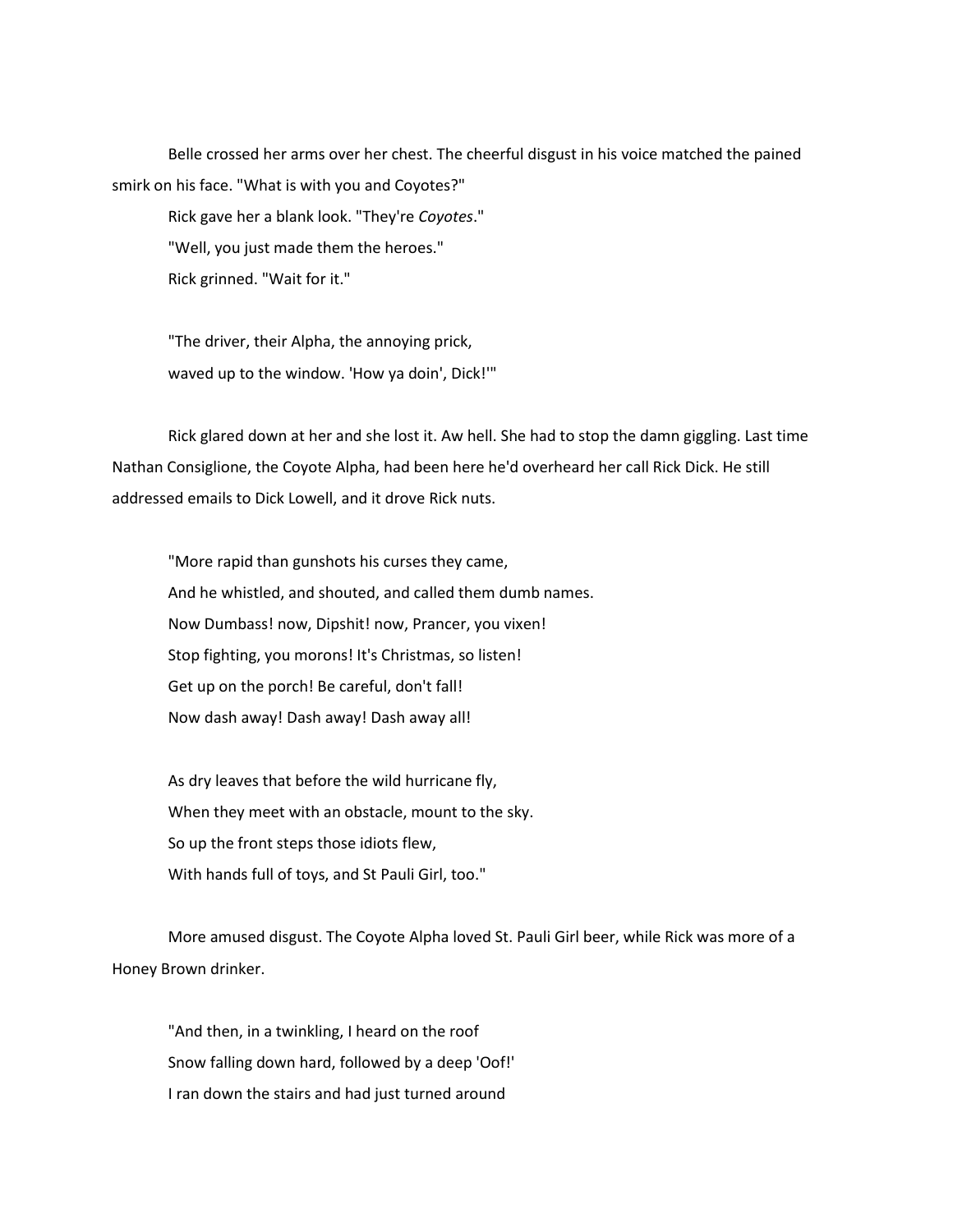When through the front door Nathan came with a bound.

He was dressed all in fur, from his head to his foot, And his clothes were all covered in snow and in soot. A bundle of toys someone flung at his back, Made him looked like a moron, all thanks to his Pack."

"You're mean." Oh, the meds had kicked in. Belle was all floaty and happy. She yawned up in Rick's face, showing delicate fangs.

"Nice." Rick kissed her forehead. "Almost done, my Luna."

"Mmm." She brushed a kiss across his chin, the only part of his body she could reach without moving.

"The snow'd fallen down like prom time for Carrie; He looked so damn cute, just like a snow fairy!"

"Dude, seriously mean. And they call cats evil." Rick grinned viciously and continued.

"'Bah, humbug,' he cried. 'God damn, does this blow,' he said with a snarl as he wiped off the snow.

Then the Coyote saw what he'd been standing beneath. And he yelled 'Fuckin' A. Get your ass in here, Keith!' He had a broad face and a little round belly, That shook when he laughed, like a bowlful of jelly!"

"Now see, the only parts you don't change are the ones that insult Nate." She yawned again; she wasn't going to last much longer. Already her eyelids were drooping.

"Keep calling him Nate and I'll do more than insult him." Rick was growling, the sound menacing to anyone but her. "He was chubby and plump-"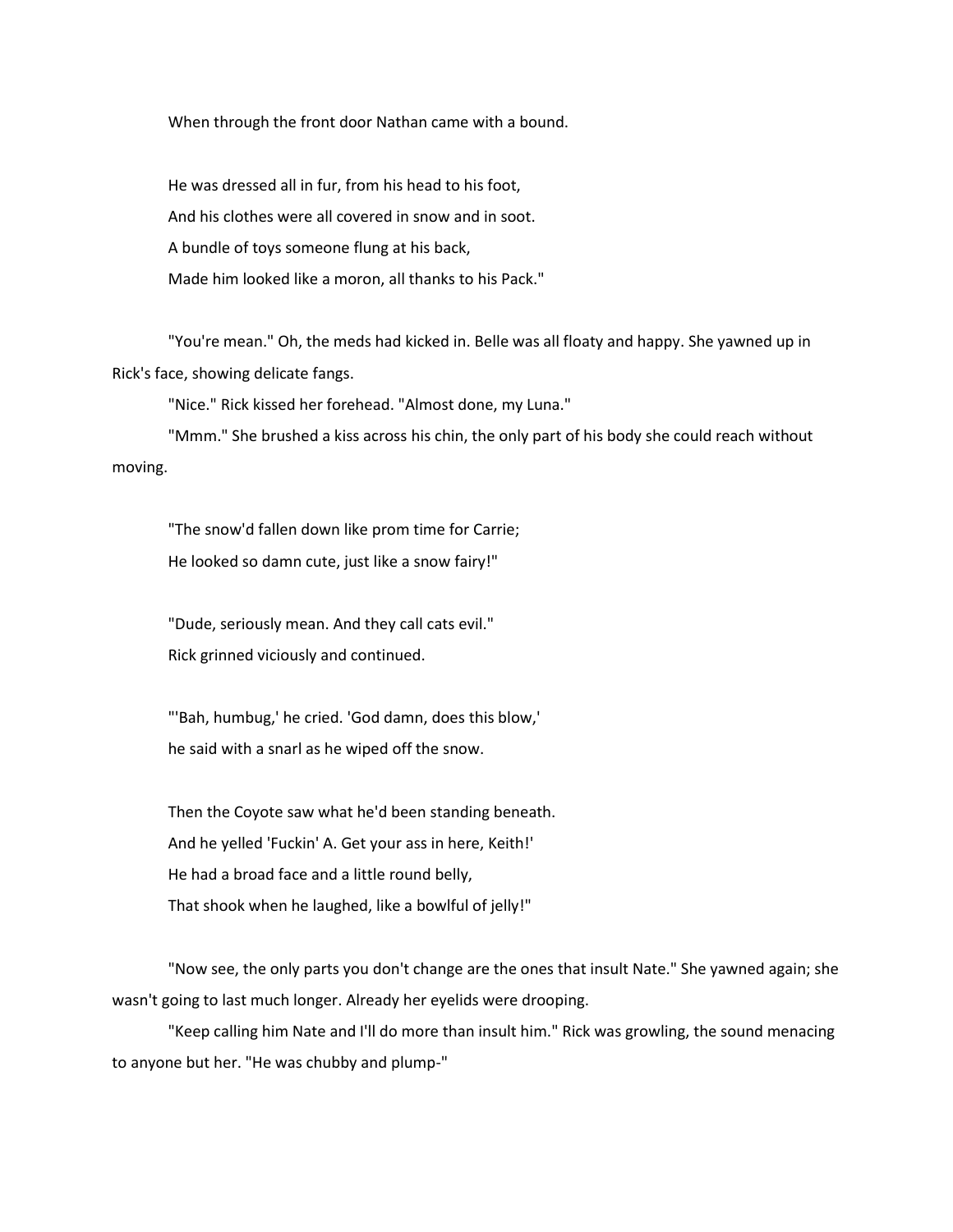"Rick." Nathan Consiglione was far from chubby or plump. The man was a fucking Adonis, and Rick knew it.

He huffed out a sigh. "Fine."

"He looked like a dork, a giant snow elf, And I laughed when I saw him, in spite of myself. A wink of his eye and a twist of his head, Had Coyotes swarming all over my Christmas-time spread.

He spoke not a word, but with a quick little smirk, He ate all the chocolate chip cookies, the jerk. On the empty plate he dropped some Ho-Ho's, And giving a nod, out the front door he blows."

Her eyes were closed. It was too much trouble to keep them open anymore.

"He sprang into his van, to his Pack gave a whistle,

And away they drove off like a ballistic missile.

But I heard him exclaim, `ere they drove out of sight,

'Happy Christmas to all, and to Belle-" a barely felt kiss landed once more on her forehead- "a good-night.'"

Rick slipped out of bed once he was sure Belle was out cold. He pulled on his jeans and t-shirt as quietly as possible. The last thing he wanted to do was wake poor Belle. Ever since the storm had started rolling in she'd been in horrible pain, but too proud to tell him about it. It wasn't until she knew the party was winding down that he'd been able to convince her to go to bed at all. Grabbing his cell phone, he headed back out into the still on-going Christmas party.

A crapload of snow was dumped on his head by a bunch of Coyotes while his Wolves stood around and howled with laughter. Rick wiped the snow off his beard. "And she wonders why I hate Coyotes."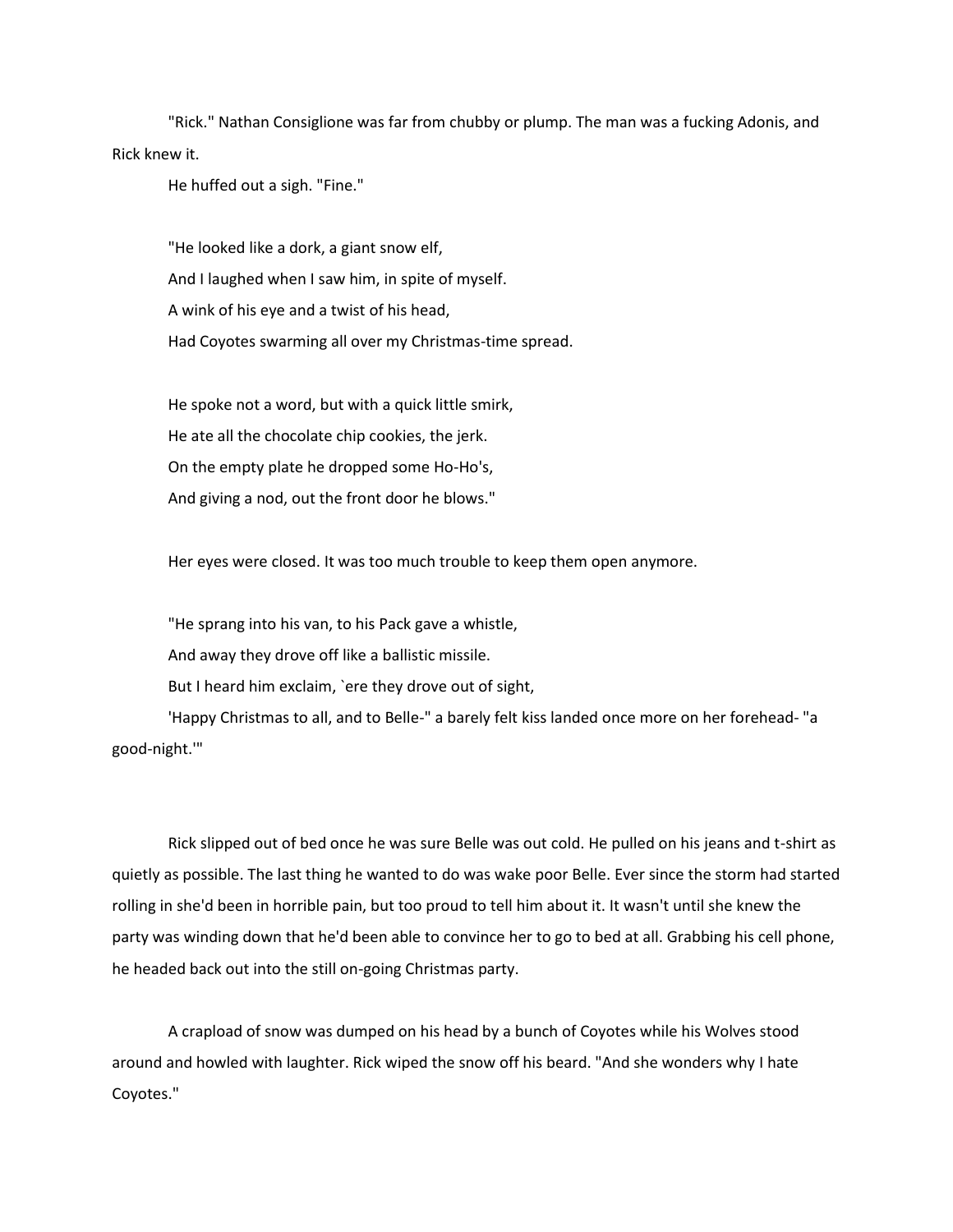Nate, laughing his ass off, gave him the bird. "Fuck you and your cookies. Who's the god damn snow fairy now, asshole?"

"Heard that, did you?" Rick wasn't surprised. The party was in his own part of the Lodge, a private one just for his Wolves and New York Coyotes. It was the final seal on the already done deal of the pass-through treaty they'd signed.

"Besides, you like Ho-Ho's, you prick."

"Merry Christmas to you, too. Jerk." Rick took the last of the snow and threw it at Nate.

Hell. Talk about Christmas miracles. Why else would he find himself actually liking a Coyote?

Belle smiled into her pillow at the combined laughter of Coyote and Wolf. "And to all a good night."